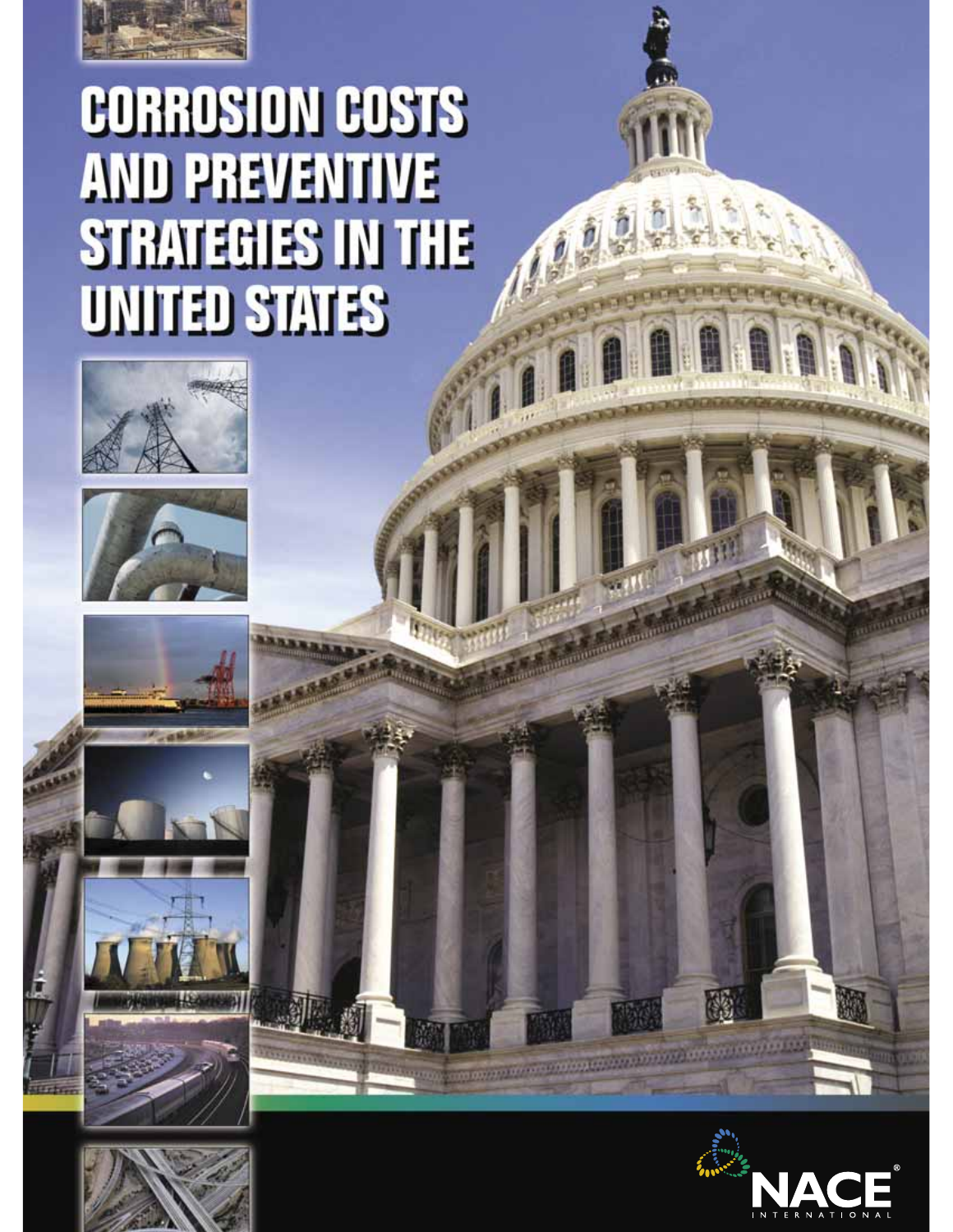

he U.S. Federal Highway Administration (FHWA) released a break-through 2-year study in 2002 on the direct costs associated with metallic corrosion in nearly every U.S. industry sector, from infrastructure and transportation to production and manufacturing. Initiated by NACE International and mandated by the U.S. Congress in 1999 as part of the Transportation Equity Act for the 21st Century (TEA-21), the study provides current cost estimates for the time and identifies national strategies to minimize the impact of corrosion.

The study, entitled "Corrosion Costs and Preventive Strategies in the United States," was conducted from 1999 to 2001 by CC Technologies Laboratories, Inc., with support from the FHWA and NACE. Its main activities included determining the cost of corrosion control methods and services, determining the economic impact of corrosion for specific industry sectors, extrapolating individual sector costs to a national total corrosion cost, assessing barriers to effective implementation of optimized corrosion control practices, and developing implementation strategies and cost-saving recommendations.

Results of the study show that the total annual estimated direct cost of corrosion in the U.S. is a staggering \$276 billion—approximately 3.1% of the nation's Gross Domestic Product (GDP). It reveals that, although corrosion management has improved over the past several decades, the U.S. must find more and better ways to encourage, support, and implement optimal corrosion control practices.

The following pages feature major findings from the study, including costs by industry sector and preventive corrosion control strategies that could save billions of dollars per year. In addition to reducing expenses substantially, corrosion prevention and control is critical to protecting public safety and the environment. This important study will inevitably be reviewed and cited for decades to come.

**"Corrosion Costs and Preventive Strategies in the United States" PUBLICATION NO. FHWA-RD-01-156**

#### **Authors**

**Gerhardus H. Koch, Michiel P.H. Brongers, and Neil G. Thompson** *CC Technologies Laboratories, Inc., Dublin, Ohio*

**Y. Paul Virmani** *U.S. Federal Highway Administration, Turner-Fairbank Highway Research Center, McLean, Virginia*

**J.H. Payer** *Case Western Reserve University, Cleveland, Ohio*



U.S. Department of Transportation **Federal Highway Administration** 

## **Table of Contents**

| <b>Corrosion—A Natural but</b>                                       |  |
|----------------------------------------------------------------------|--|
|                                                                      |  |
| <b>Best-Practice Engineering Saves</b><br><b>Billions of Dollars</b> |  |
| <b>Moving Forward—</b>                                               |  |





**CC Technologies**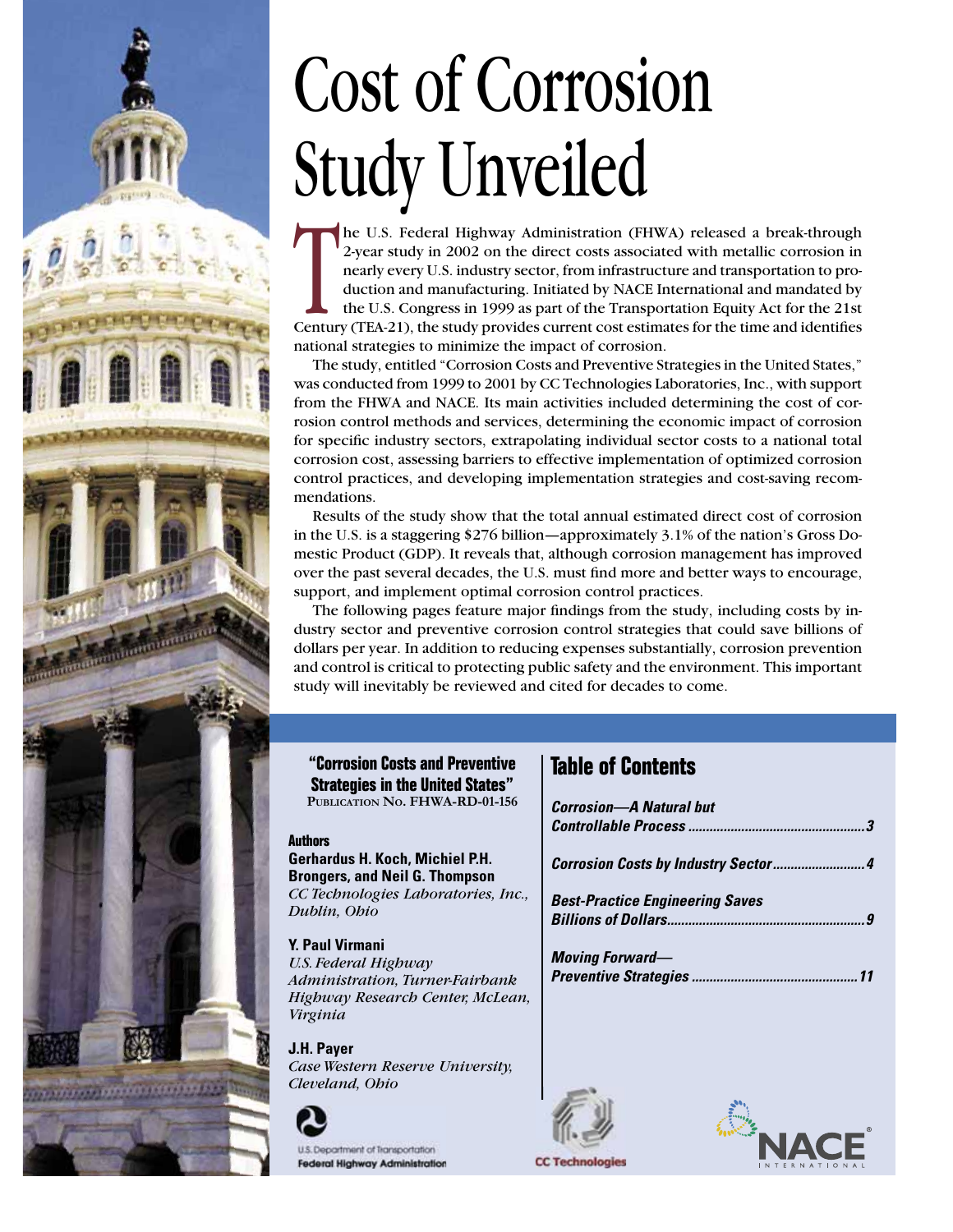# Corrosion—A Natural but Controllable Process

orrosion is a naturally occurring phenomenon commonly<br>defined as the deterioration of<br>a substance (usually a metal) or<br>its properties because of a<br>reaction with its environment. Like ring phenomenon commonly defined as the deterioration of a substance (usually a metal) or its properties because of a other natural hazards such as earthquakes or severe weather disturbances, corrosion can cause dangerous and expensive damage to everything from automobiles, home appliances, and drinking water systems to pipelines, bridges, and public buildings. Over the past 22 years, the U.S. has suffered 52 major weatherrelated disasters—including hurricanes, tornadoes, tropical storms, floods, fires, droughts, and freezes—incurring total normalized losses of more than \$380 billion<sup>1</sup> (averaging \$17 billion annually). According to the current U.S. corrosion study, the direct cost of metallic corrosion is \$276 billion *on an annual basis.* This represents 3.1% of the U.S. Gross Domestic Product (GDP) (Figure 1). Unlike weather-related disasters, however, corrosion can be controlled, but at a cost.

## **Corrosion Control Methods**

Various time-proven methods for

protected; environmental concerns such as soil resistivity, humidity, and exposure to saltwater or industrial environments; the type of product to be processed or transported; and many other factors. The most commonly used methods include organic and metallic protective coatings; corrosionresistant alloys, plastics, and polymers; corrosion inhibitors; and cathodic protection—a technique used on pipelines, underground storage tanks, and offshore structures that creates an electrochemical cell in which the surface to be protected is the cathode and corrosion reactions are mitigated.

depend on the specific material to be

The study analyzed costs associated with each of these methods, as well as the cost of corrosion control services, research and development, and education and training. It estimated that related total direct costs were \$121 billion, or 1.38% of the U.S. GDP. The largest portion of this cost (88.3%) was attributed to organic coatings. These costs do not represent the total costs associated with corrosion control methods because they do not include labor and management related to

**FIGURE 1**



The impact of corrosion on the U.S. economy.

the development, design, and implementation of corrosion prevention systems—a major expense for the owner/operator.

## **How Much Can Be Saved?**

Corrosion is so prevalent and takes so many forms that its occurrence and associated costs cannot be eliminated completely. However, it has been estimated that 25 to 30% of annual corrosion

preventing and controlling corrosion costs in the U.S. could be saved if optimum corrosion management practices were employed. (See "Best Engineering Practices Saves Billions of Dollars," p. 9, and "Moving Forward—Preventive Strategies," p. 11.)

> The bottom line is that the use of appropriate corrosion prevention and control methods protects public safety, prevents damage to property and the environment, and saves billions of dollars in the U.S. and worldwide.

## **Reference**

1. T. Ross, N. Lott, "Billion Dollar U.S. Weather Disasters, 1980-2001" (Asheville, NC: National Climatic Data Center, National Oceanic and Atmospheric Administration, 2001).

## **Per Capita Impact of Corrosion**

**Corrosion affects our society on a daily basis, causing degradation and damage to household appliances, automobiles, airplanes, highway bridges, energy production and distribution systems, and much more. The cost of controlling this naturally occurring phenomenon—and costs associated with the damage it causes—is substantial. The current per capita direct cost of corrosion for U.S. residents, based on July 1, 2001,**  figures from the U.S. Census, is approxi**mately \$970 per person per year. This figure does not include indirect/user costs, which would essentially double that amount.**

## **Indirect Costs**

**The study defined the total direct annual corrosion costs as those incurred by owners and operators of structures, manufacturers of products, and suppliers of services. Indirect costs include such factors as lost productivity because of outages, delays, failures, and litigation; taxes and overhead on the cost of corrosion portion of goods and services; and indirect costs of nonowner/operator activities. The study conservatively estimated the indirect cost to be equal to the direct cost, for a total of \$552 billion. This represents 6% of the GDP.**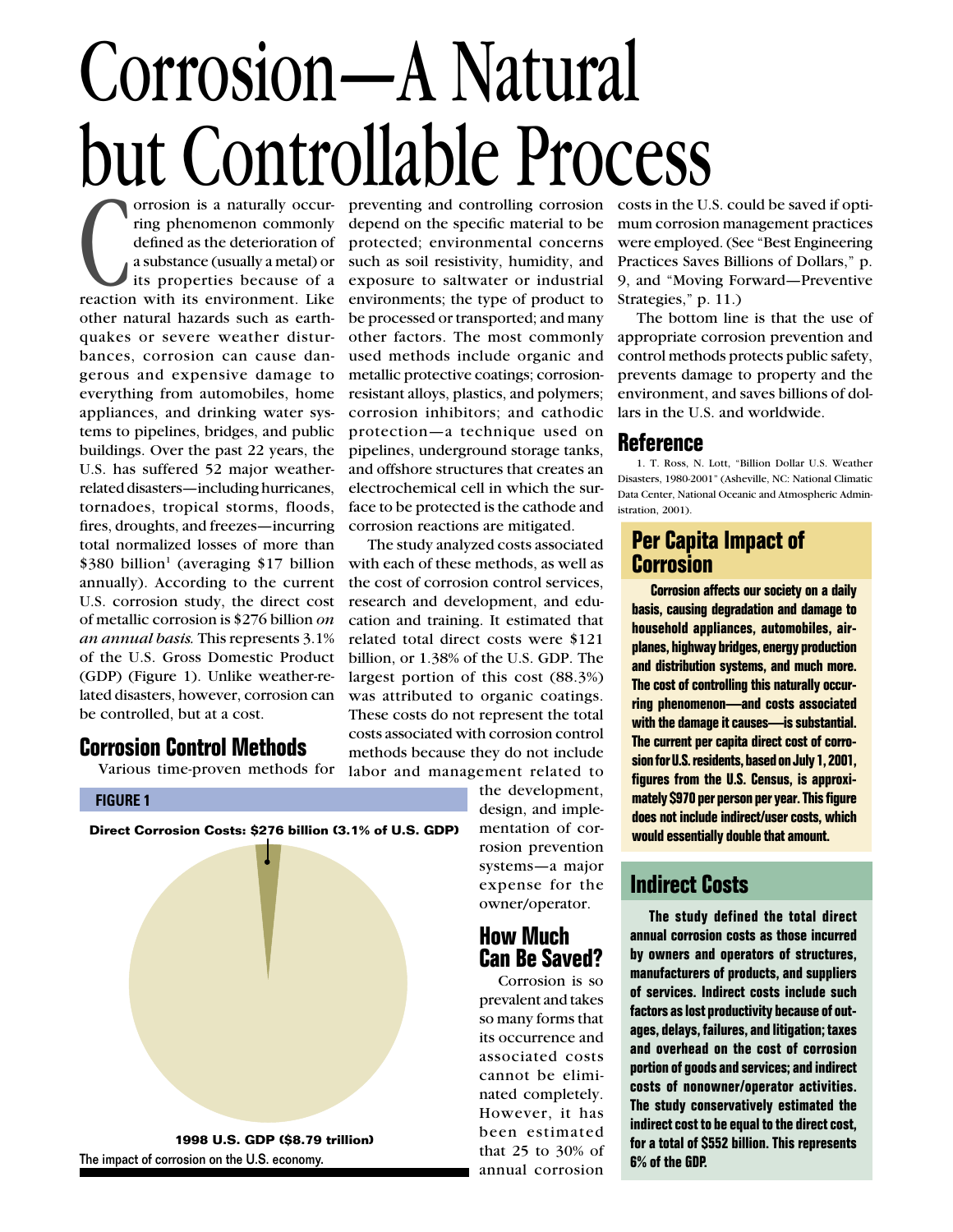## Corrosion Costs by Industry Sector

**The U.S. economy was divided into five major sector categories for analysis in the corrosion cost study, and these were further broken down into 26 sectors. The categories were infrastructure, utilities, transportation, production and manufacturing, and government. When added together, the total direct cost of corrosion for these**  sectors was \$137.9 billion (Figure 1). This figure was then **extrapolated to the total U.S. economy (\$8.79 trillion) for an annual cost of corrosion of \$276 billion.**

> bridges, roads, plants, pipelines, tanks, and other key elements of the infrastructure. Today, as much of the aging infrastructure reaches the end of its designed lifetime, the emphasis is on maintaining and extending the life of

> Infrastructure in this study was divided into the following sectors: high-

these valuable assets.

## **Infrastructure**

The aging infrastructure is one of the most serious problems faced by society today. In past decades, corrosion professionals focused primarily on new construction—specifying materials and designing corrosion prevention and control systems for buildings,

#### **FIGURE 1**





Percentage and dollar contribution to the total cost of corrosion for the five sector categories analyzed.

way bridges, gas and liquid transmission pipelines, waterways and ports, hazardous materials storage, airports, and railroads. The annual direct cost in this category was estimated to be \$22.6 billion (Figure 2).

#### **HIGHWAY BRIDGES**

There are approximately 583,000 bridges in the U.S. Of this total, 200,000 are constructed of steel, 235,000 are conventional reinforced



concrete, 108,000 are constructed using prestressed concrete, and the balance is made with other construction materials. Approximately 15% of these bridges are structurally deficient because of corroded steel and steel reinforcement. Annual direct cost estimates total \$8.3 billion, including \$3.8 billion to replace deficient bridges over the next 10 years, \$2 billion for maintenance and capital costs for concrete bridge decks and \$2 billion for their concrete substructures, and \$0.5 billion for maintenance painting of steel bridges. Indirect costs to the user, such as traffic delays and lost productivity, were estimated to be as high as 10 times that of direct corrosion costs.

#### **GAS AND LIQUID TRANSMISSION PIPELINES**

Corrosion is the primary factor affecting the longevity and reliability of pipelines that transport crucial energy sources throughout the nation. There are more than 528,000 km (328,000 miles) of natural gas transmission and gathering pipelines, 119,000 km (74,000 miles) of crude transmission and gathering pipelines, and 132,000 km (82,000 miles) of hazardous liquid transmission pipelines. The average annual corrosion-related cost is estimated at \$7 billion to monitor, replace, and maintain these assets. The corrosion-related cost of operation and maintenance makes up 80% of this cost.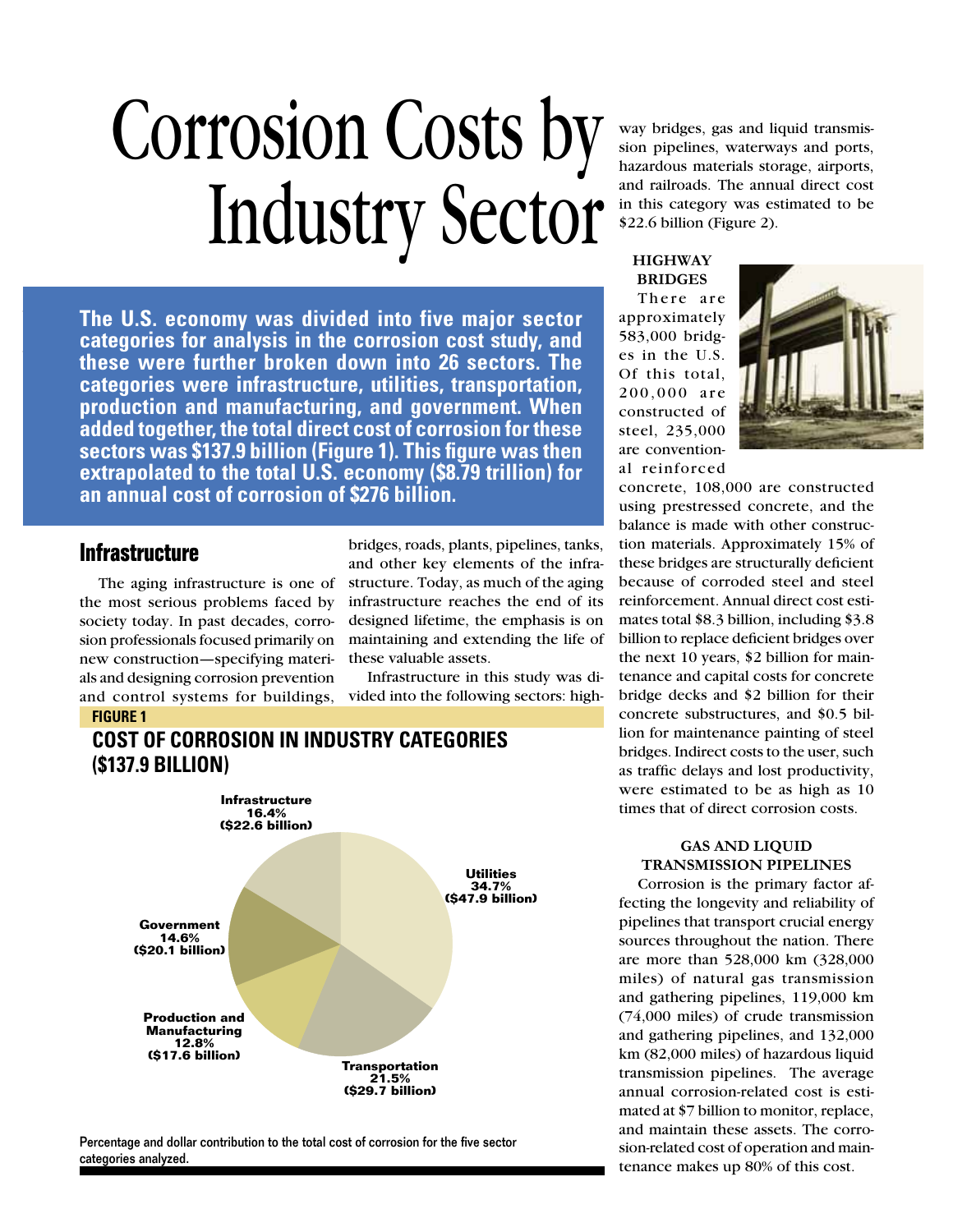## **FIGURE 2 INFRASTRUCTURE (\$22.6 BILLION)**



Annual cost of corrosion in the infrastructure category.

#### **WATERWAYS AND PORTS**

U.S. waterways and ports play a vital role in moving people and commerce throughout the U.S. There are 40,000 km (25,000 miles) of commercial navigable waterways that serve 41 states, with hundreds of locks that facilitate travel. Corrosion is typically found on piers and docks, bulkheads and retaining walls, mooring structures, and navigational aids. There is no formal tracking of corrosion costs for these structures; however, the study estimated an annual cost of \$0.3 billion based on information from the U.S. Army Corps of Engineers and the U.S. Coast Guard. This is a low estimate because corrosion costs for harbor and other marine structures were not included.

#### **HAZARDOUS MATERIALS STORAGE**

The U.S. has approximately 8.5 million aboveground and underground storage tanks (ASTs and USTs) that contain hazardous materials (HAZMAT). Government regulators have focused much attention on corrosion and other problems with these structures in recent years because of leaks that threaten public safety and the environment. Tank owners must now comply with requirements mandated by the U.S. Environmental Protection Agency for corrosion control and overfill and spill protection or face substantial costs related to cleanup and penalties. The study determined that the total annual

direct cost of corrosion for HAZMAT storage is \$7 billion—\$4.5 billion for ASTs and \$2.5 billion for USTs.

#### **AIRPORTS**

The U.S. has the world's most extensive airport system, with 5,324 publicuse and 13,774 private-use airports. Airport infrastructure components susceptible to corrosion include natural gas and jet fuel storage and distribution systems, vehicle fueling systems, natural gas feeders, dry fire lines, parking garages, and runway lighting. Each of these systems is generally owned or operated by different organizations, so

**UTILITIES (\$47.9 BILLION)**

**FIGURE 3**

the impact of corrosion on airports is not known or documented and could not be quantified in the study.

#### **RAILROADS**

The U.S. railroad industry operates 274,399 km (170,508 miles) of railways throughout the country, including Class I freight, regional, and local rail-

roads. The elements subject to corrosion include metal parts such as rail and steel spikes. However, corrosion damage to railroad components is either limited or goes unreported, so an accurate estimate of corrosion cost could not be determined.



## **Utilities**

Utilities, which supply gas, water, electricity, and telecommunications services, account for the largest portion of annual industrial corrosion costs. Direct corrosion costs total \$47.9 billion. These costs are broken down into the sectors of gas distribution, drinking water and sewer systems, electrical utilities, and telecommunications (Figure 3).



Annual cost of corrosion in the utilities category.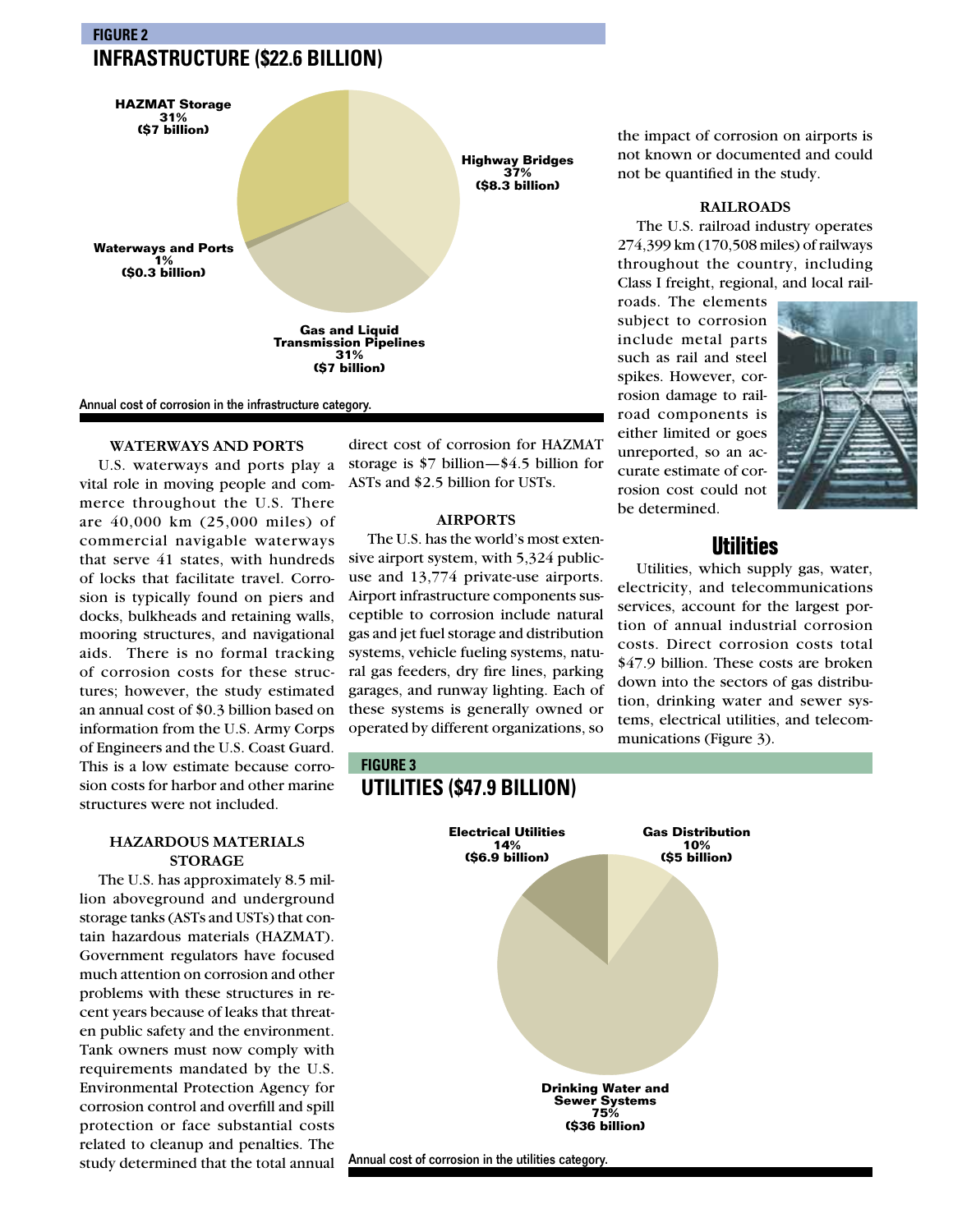## **Electric Power Industry Corrosion Cost Study**

**The Electric Power Research Institute (EPRI) (Palo Alto, California) published a study in October 2001 (EPRI report 1004662) on the cost of corrosion in the electric power industry (see March 2002** *Materials Performance***,** 



**p. 18). Conducted by Dominion Engineering, Inc., Duke Power Co., and CC Technologies, Inc., the study broke down the cost of corrosion by component and cost category and made recommendations for optimum corrosion management strategies. The same** 

**methods were used to develop direct cost data for the nationwide U.S. study and the EPRI study; however, the EPRI study also included indirect costs. It reported total corrosion-related costs of \$17.3 billion for the electric power industry vs the \$6.9 billion in direct costs estimated by the U.S. study.** 

#### **GAS DISTRIBUTION**

The nation's natural gas distribution system has 2,785,000 km (1,730,000 miles) of relatively small-diameter, lowpressure piping that includes 1,739,000 km (1,080,000 miles) of distribution mains and 1,046,000 km (650,000 miles) of services. Many mains (57%) and service pipelines (46%) are made of steel, cast iron, or copper, which are subject to corrosion. The total annual direct cost of corrosion was estimated to be \$5 billion.

#### **DRINKING WATER AND SEWER SYSTEMS**

According to the American Waterworks Association (AWWA) industry database, there are approximately 1,483,000 km (876,000 miles) of municipal water piping in the U.S. The sewer system consists of 16,400 publicly owned treatment facilities that release some  $155$  million m<sup>3</sup>  $(41)$ billion gal) of waste water per day. The total annual direct cost of corrosion for drinking water and sewer systems is \$36 billion, which includes the costs of replacing aging infrastructure, lost water from unaccounted-for leaks, corrosion inhibitors, internal mortar linings, external coatings, and cathodic protection.

#### **ELECTRICAL UTILITIES**

Electricity-generating plants can be divided into seven generic types: fossil fuel, nuclear, hydroelectric, cogeneration, geothermal, solar, and wind. The majority of electrical power in the U.S. is generated by fossil fuel and nuclear supply systems. The direct cost attributed to corrosion was \$6.9 billion, with the largest amounts for nuclear power (\$4.2 billion), followed by fossil fuel (\$1.9 billion), hydraulic and other power (\$0.15 billion), and transmission and distribution (\$0.6 billion).

#### **TELECOMMUNICATIONS**

The telecommunications infrastructure includes hardware such as electronics, computers, and data transmitters, as well as equipment shelters and the towers used to mount antennas, transmitters, receivers, and television and telephone systems. Towers and shelters are commonly painted or galvanized for corrosion protection. Costs are also associated with corrosion of buried copper grounding beds and galvanic corrosion of grounded steel structures. However, no corrosion cost was determined for the telecommunications sector because of a lack of information in this rapidly changing industry. In addition, many components are being replaced before failure because their technology quickly becomes obsolete.

### **Transportation**

The transportation category includes vehicles and equipment, such as motor vehicles, aircraft, rail cars, and HAZMAT transport. The annual corrosion cost in this category is \$29.7 billion (Figure 4).

#### **MOTOR VEHICLES**

U.S. consumers, businesses, and government organizations own more than 200 million registered motor vehicles. Car manufacturers have dramatically increased the corrosion



#### **FIGURE 4**

## **TRANSPORTATION (\$29.7 BILLION)**

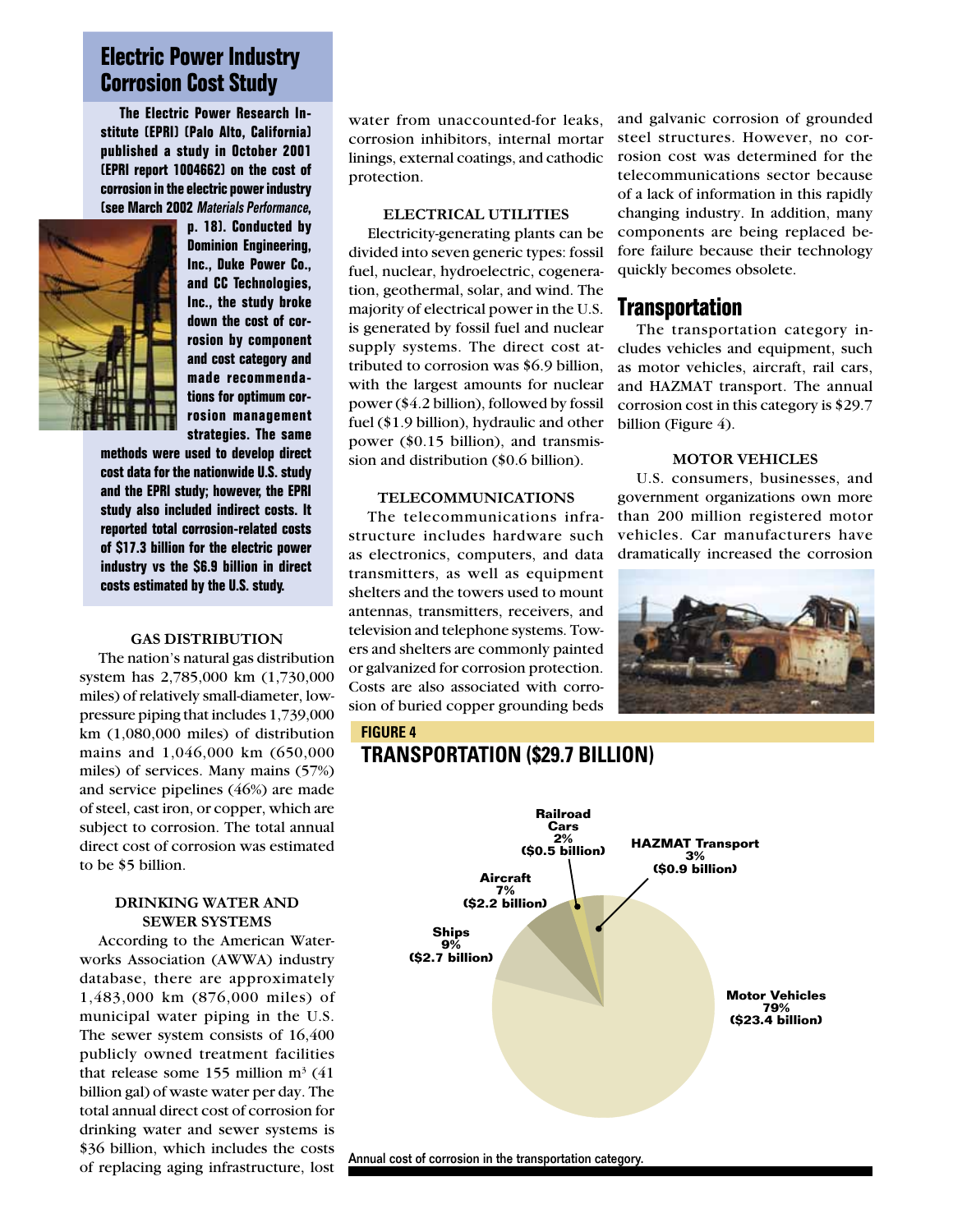resistance of vehicles over the past two decades by using corrosion-resistant materials, better manufacturing processes, and more effective engineering and design. The study points out that individual components could be further improved. The total annual direct cost of corrosion was estimated at \$23.4 billion, with \$14.46 billion attributed to corrosion-related depreciation of vehicles. Another \$6.45 billion is spent on repairs and maintenance made necessary by corrosion, and \$2.56 billion represents increased manufacturing costs from corrosion engineering and the use of corrosion-resistant materials.



#### **SHIPS**

The number of ships in the U.S. includes 737 vessels on the Great Lakes, 33,668 inland and 7,014 ocean vessels, 12.3 million recreational boats, and 122 cruise ships serving North American ports. The shipping industry cost of corrosion is \$2.7 billion, broken down into new ship construction (\$1.1 billion), maintenance and repairs (\$0.8 billion), and corrosion-related downtime (\$0.8 billion).



**AIRCRAFT** In 1998, the

combined commercial aircraft fleet operated by U.S. airlines numbered more than 7,000 airplanes. Airplanes aging beyond their 20-year design life are of greatest concern because only recent designs have incorporated significant improvements in corrosion prevention during engineering and manufacturing. Total direct annual corrosion costs are estimated to be \$2.2 billion, including the cost of design and manufacturing (\$0.2 billion), corrosion maintenance (\$1.7 billion), and downtime (\$0.3 billion).

#### **RAILROAD CARS**

There are approximately 1.3 million freight cars and 1,962 passenger cars operating in the U.S. Covered hoppers (28%) and tanker cars (18%) make up the largest segment of the freight car fleet. The transported commodities range from coal, chemicals, ores, and minerals to motor vehicles and farm and food products. Railroad cars suffer both external and internal corrosion, with a total estimated corrosion cost of \$0.5 billion. This cost is divided equally between the use of external coatings and internal coatings and linings.

#### **HAZARDOUS MATERIALS TRANSPORT**

According to the U.S. Department of Transportation, there are approximately 300 million hazardous material shipments of more than 3.1 billion metric tons annually in the U.S. Bulk transport over land includes shipping by tanker truck and rail car and by special containers on vehicles. The total annual direct cost of corrosion for this sector is more than \$0.9 billion, which includes the cost of transporting vehicles (\$0.4 billion) and of specialized packaging (\$0.5 billion), as well as costs associated with accidental releases and corrosion-related transportation incidents.

## **Production and Manufacturing**

This category includes industries that produce and manufacture products of crucial importance to the U.S. economy and its residents' standard of living. These include oil production, mining, petroleum refining, chemical and pharmaceutical production, and agricultural and food production. The total annual direct cost of corrosion for production and manufacturing is estimated to be \$17.6 billion (Figure 5).

#### **OIL AND GAS EXPLORATION AND PRODUCTION**

Domestic oil and gas production is considered a stagnant industry in the U.S. because most of the significant available reserves have been exploited. Direct corrosion costs associated with

#### **FIGURE 5**



Annual cost of corrosion in the production & manufacturing category.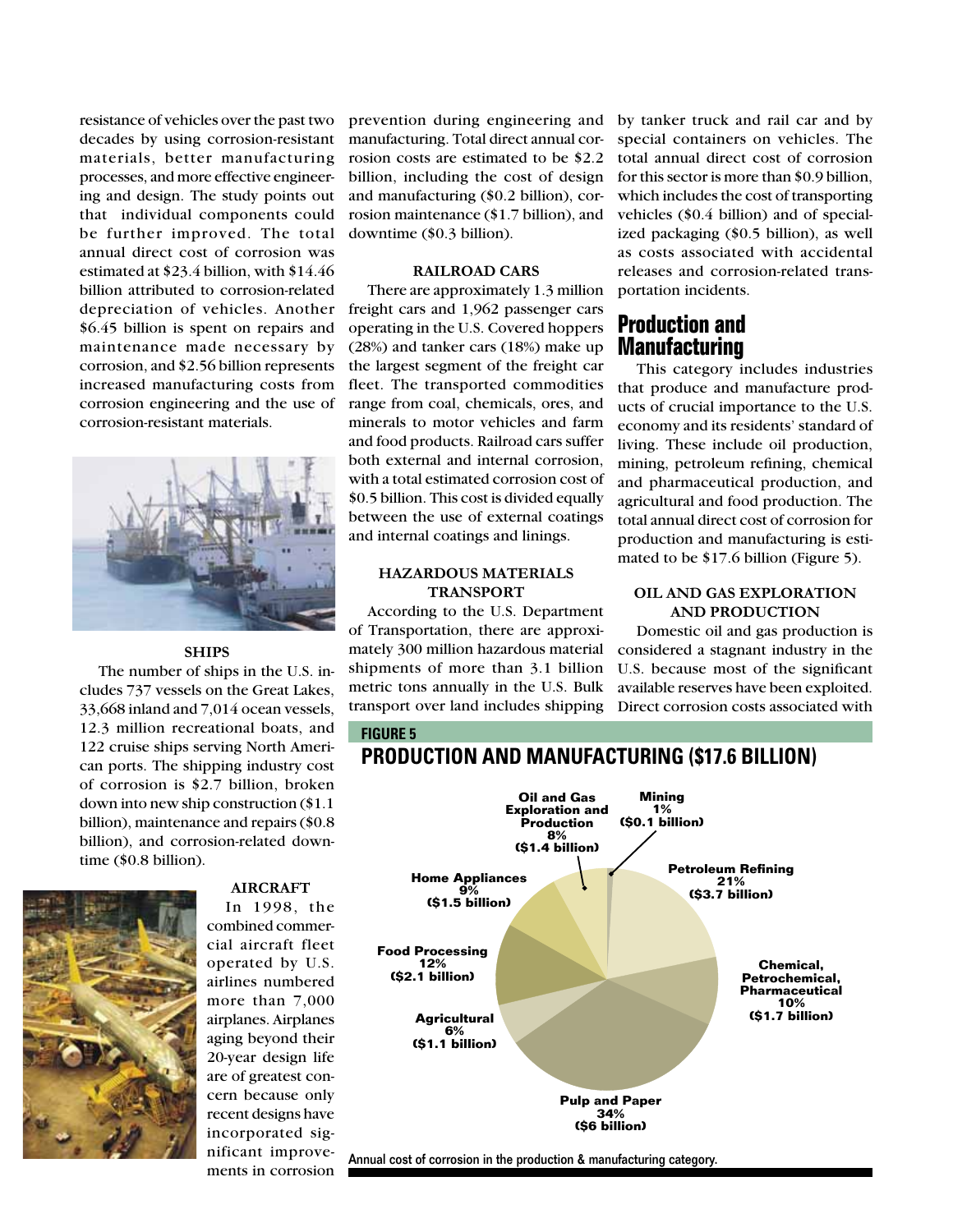this activity were determined to be about \$1.4 billion, with \$0.6 billion attributed to surface piping and facility costs, \$0.5 billion to downhole tubing, and \$0.3 billion to capital expenditures related to corrosion.

#### **MINING**

Corrosion is not considered a significant problem in mining operations. The primary life-limiting factors for mining equipment are wear and mechanical damage. Maintenance painting, however, is heavily relied upon to prevent corrosion, with an estimated annual expenditure of \$0.1 billion.

#### **PETROLEUM REFINING**

U.S. refineries represent approximately 23% of the world's petroleum production—the largest refining capacity in the world. The nation's 163 refineries supplied more than 18 million barrels per day of refined petroleum products in 1996, with a total corrosion-related direct cost of \$3.7 billion. Maintenance expenses make up \$1.8 billion of this total, vessel expenses are \$1.4 billion, and fouling costs are approximately \$0.5 billion annually.

#### **CHEMICAL, PETROCHEMICAL, AND PHARMACEUTICAL PRODUCTION**

The chemical industry includes those manufacturing facilities that produce bulk or specialty compounds from chemical reactions between organic and/or inorganic materials. The petrochemical industry includes facilities that manufacture substances from raw hydrocarbon materials such as crude oil and natural gas. The pharmaceutical industry formulates, fabricates, and processes medicinal products from raw materials. Annual direct costs total \$1.7 billion for this sector (8% of capital expenditures). This does not include corrosion costs related to operation and maintenance—this would require detailed study of data from individual companies.

#### **PULP AND PAPER**

The \$165 billion pulp, paper, and allied products industry supplies the U.S. with approximately 300 kg of paper per person each year. More than 300 pulp mills and 550 paper mills



support its production. The harsh processing environments of these facilities make corrosion control especially costly and challenging. The direct annual cost for this sector is \$6 billion, calculated as a fraction of the overall maintenance costs.

#### **AGRICULTURAL PRODUCTION**

According to the National Agricultural Statistics Service, about 1.9 million farms in the U.S. produce livestock and crops. The primary reasons for replacing machinery or equipment include upgrading and damage from wear and corrosion. The corrosion cost in this industry was estimated to be \$1.1 billion, based on the assumption that corrosion costs represent 5 to 10% of the value of all new equipment.

#### **FOOD PROCESSING**

The food-processing industry is one of the largest manufacturing industries in the nation, accounting for approximately 14% of total manufacturing output. Stainless steel (SS) is widely used in this industry because of food quality requirements. The total estimated corrosion cost is \$2.1 billion, including SS used for beverage production, food machinery, cutlery and utensils, commercial and restaurant equipment, appliances, aluminum cans, and the use of corrosion inhibitors.

#### **ELECTRONICS**

Computers, integrated circuits, and microchips are exposed to a variety of environmental conditions, and corrosion manifests itself in several ways. It is also insidious and cannot be readily detected; therefore, when corrosion failure occurs, it is often dismissed as a product failure and the component is replaced. Although the cost of corrosion in this industry could not be estimated, it is believed that a significant part of all electric component failures is caused by corrosion.

#### **HOME APPLIANCES**

The appliance industry is one of the largest consumer products industries. \$42.2 million is corrosion-related.

The cost of corrosion in home appliances includes the cost of purchasing replacement appliances because of premature failures caused by corrosion. For water heaters alone, the replacement cost was estimated at \$460 million per year, with at least 5% being corrosion-related. The cost of internal corrosion protection for all appliances includes the use of sacrificial anodes (\$780 million per year), corrosion-resistant materials, and internal coatings. The annual cost of external corrosion protection with coatings was estimated at \$260 million. Total annual direct corrosion costs are at least \$1.5 billion.

#### **Government**

Although federal, state, and local governments own and operate significant assets under various departments, the U.S. Department of Defense was selected for analysis in the study because it strongly affects the U.S. economy. The nuclear waste storage sector was also analyzed.

#### **DEFENSE**

Corrosion of military equipment and facilities has been an ongoing problem that is becoming

more prominent as the acquisition of new equipment slows down. Corrosion is potentially the number one cost driver in lifecycle costs in this sector—approximately \$20 billion per year.

#### **NUCLEAR WASTE STORAGE**

Nuclear wastes are generated from spent fuel, dismantled nuclear weapons, and products such as radio pharmaceuticals. The most important design consideration for safe storage of nuclear waste is effective shielding of radiation. A 1998 total lifecycle analysis by the U.S. Department of Energy for the permanent disposal of nuclear waste in Yucca Mountain, Nevada, estimated the repository cost by the construction phase (2002) to be \$4.9 billion with an average annual cost of \$205 million through 2116.Of this cost,

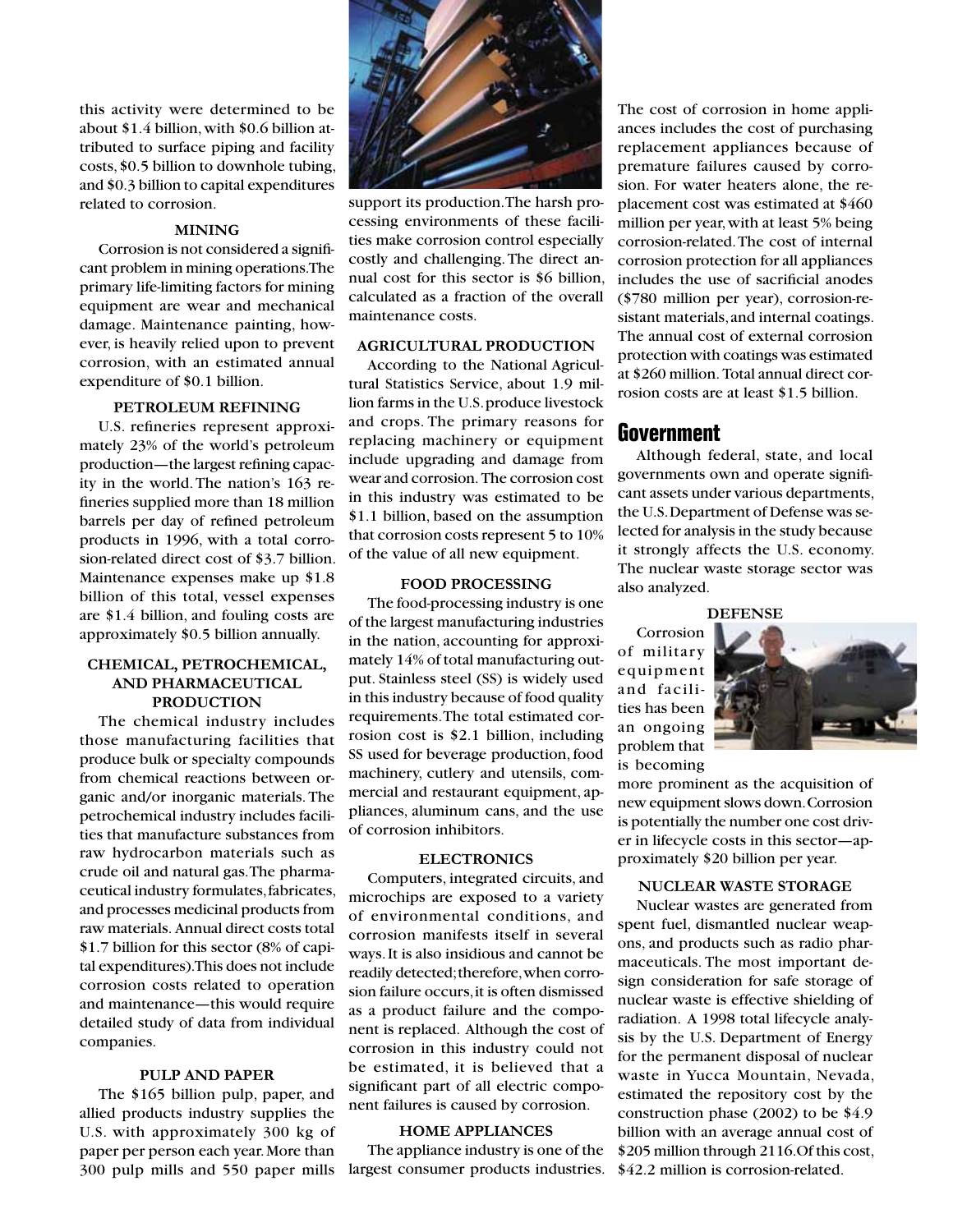## Best-Practice Engineering Saves Billions of Dollars

**For decades, corrosion professionals have made great strides in developing cutting-edge technologies, employing effective management practices, and increasing public awareness about the critical need for corrosion control worldwide. The U.S. corrosion cost study has determined, however, that incorporating the latest corrosion control strategies still requires widespread changes in industry management and government policies as well as additional advances in science and technology. As the following examples show, implementation of best-practice engineering in every sector could save billions of dollars in the long run.**

considerable, but the indirect costs those incurred by users—increase expenses tenfold. For example, a traffic tie-up or detour caused by a bridge failure or its rehabilitation and maintenance can result in wear and tear on automobiles, increased gasoline use, delays in product transport, missed appointments, and other inconveniences that result in lost dollars.

A typical dilemma for bridge management is how to allocate limited funds for construction, rehabilitation, and maintenance. Funding typically comes from city, state, and federal sources that often have spending restrictions. It is therefore difficult to make optimal decisions about when and how to inspect, repair, or replace bridges while minimizing the impact on drivers. The study identifies an urgent need for the allocation of greater funding so bridge engineers can properly maintain the structures based on timely inspections. Increasing use of corrosion-resistant alloys, improved coatings, and durable concretes will further reduce the large direct and indirect expenses associated with bridge corrosion.

### **Transmission Pipelines**

Public safety concerns have driven new regulations and corrosion control practices for gas and liquid transmission pipelines over the past few years, following a number of high-profile pipeline failures. Data management, system quantification through the use of global positioning systems, remote



monitoring, and electronic equipment documents have significantly improved several areas of pipeline corrosion maintenance. The newest developments center on

risk assessment strategies and pipeline integrity management programs.

The study has determined that major cost savings can be realized

by developing an optimum approach that includes both pipeline inspection and corrosion prevention strategies. Inspection strategies should include in-line inspection, hydrostatic testing, and direct assessment—all currently available methodologies—depending on the pipeline conditions. By developing new and improved inspection techniques and corrosion prediction models, corrosion professionals will be able to determine inspection intervals more accurately, prioritize the most effective corrosion-prevention strategies, and, ultimately, increase the lifetime of the nation's pipelines, ensuring safe and cost-effective transport of valuable energy sources.

## **Highway Bridges**

The dollar impact of corrosion on reinforced-concrete, prestressed concrete, and steel bridges is

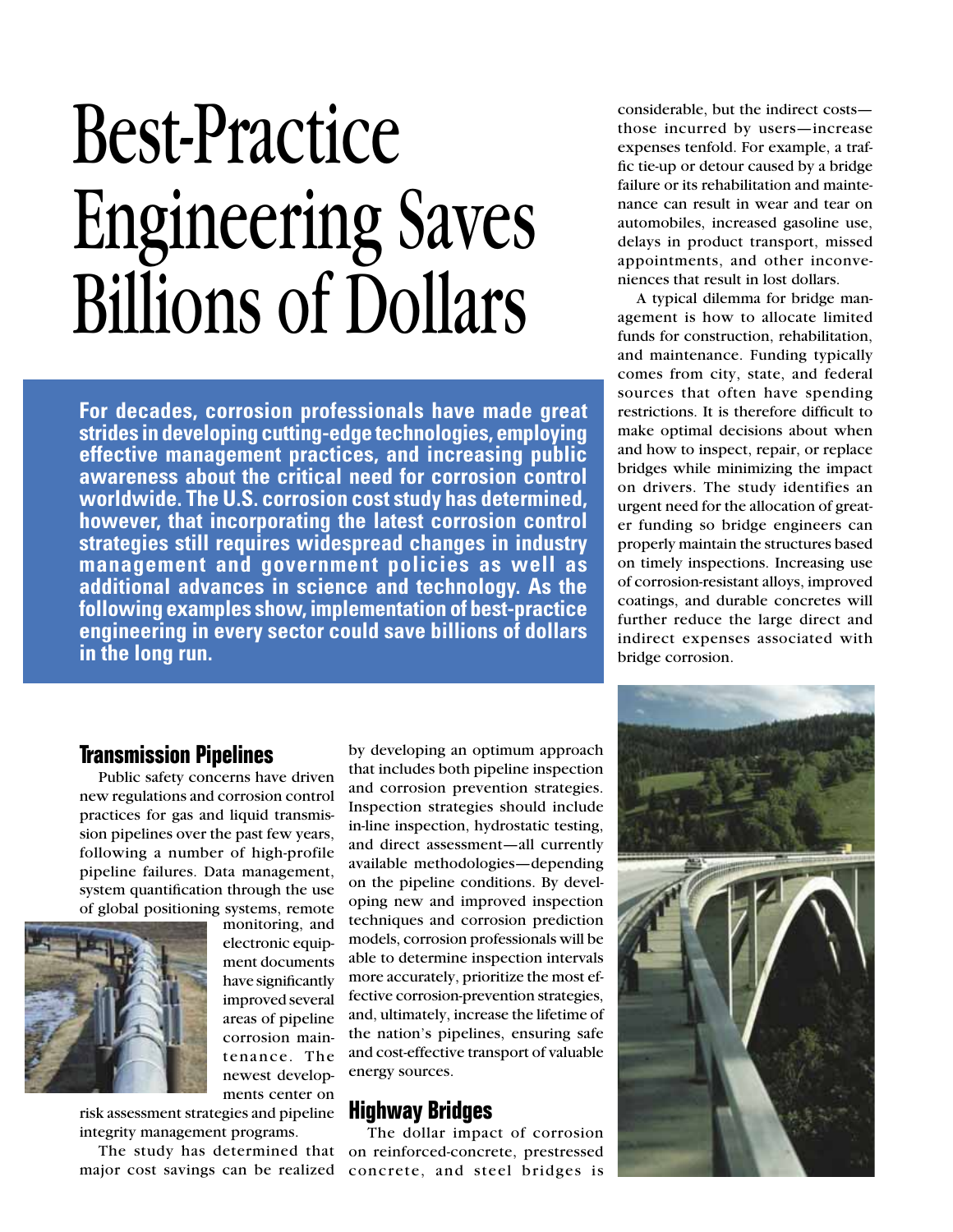

## **Water Distribution**

In 2000, the Water Infrastructure Network (WIN) reported that the aging water distribution infrastructure requires major investments for maintenance and replacement of pipes and mainlines. Substantial amounts of water are lost from corroded and ruptured mains, resulting in inflated water pricing for consumers and overcapacity in water treatment plants. Corrosion professionals are striving to use economical repair and replacement methodologies while maintaining ongoing service.

Water transmission and distribution systems can be effectively protected from internal corrosion by using corrosion inhibitors in combination with pH adjusters and alkalinity control. Cement mortar linings resist corrosion in steel and iron pipes, and pipes can be externally protected with coatings and cathodic protection. These systems, when applied correctly by trained professionals, help prevent costly repairs and repaving—expenses that currently make up about 50% of water department budgets.

Unfortunately, there is a lack of complete and up-to-date information on all water systems, with limited communication among water utilities and, thus, limited awareness and implementation of available corrosion control technologies. The study recommends establishing a national effort to decrease the amount of unaccountedfor water and create a resource where agencies can obtain training and support for corrosion protection plans. It also stresses the importance of regularly scheduled corrosion inspections for water treatment facilities, water tanks, towers, and transmission and distribution systems.

## **Aircraft**

One of the major concerns of the aircraft and airline industry is the aging of several types of aircraft beyond their design life. Airline operators have been mandating more frequent inspections and maintenance in past years in response to considerable attention from industry and the government about the safety of older planes. Although key improvements have been made in the corrosion design and manufacturing of new airplanes, including using more corrosion-resistant materials, operators should have a good corrosion control program in place throughout the life of the airplane.

The study identifies the need to develop corrosion prediction models that help define a cost-effective integrity program. Improved inspection and monitoring techniques will expand the capabilities of detecting and monitoring flaws from an early stage, preventing much bigger and costlier problems in the future.





## **Automobiles**

Until the late 1950s, corrosion of motor vehicles was a concern largely limited to marine environments. In subsequent years, the increasing use of deicing salts for roadways and bridges caused vehicles in the snowbelt area of the U.S. to corrode and fall apart within a few years of their initial purchase. Fortunately, cars and trucks manufactured in recent decades have very little visible corrosion because of vast improvements in manufacturing and design technologies. The annual cost of corrosion is still substantial, however, and more can be done to reduce this cost.

According to the study, automobile manufacturers should build on the history and success of today's corrosionresistant vehicles. Every new vehicle should be designed to minimize corrosion, built to meet high quality standards, and constructed of corrosionresistant materials where appropriate. The study predicts that the competitive nature of the automobile industry ensures that a good balance between corrosion resistance and vehicle cost will probably be achieved.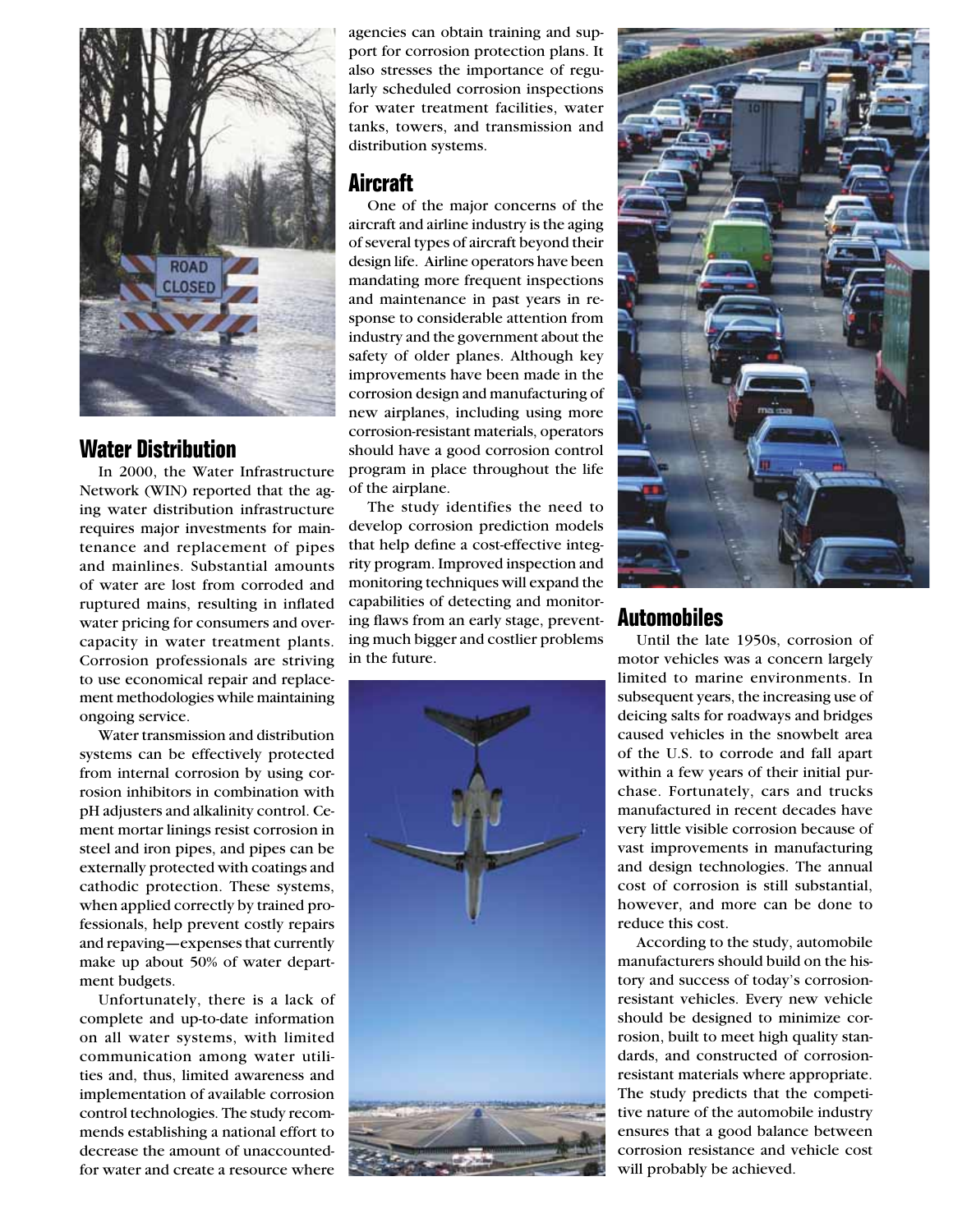his current corrosion cost study<br>clearly reveals that, while tech-<br>nological advancements have<br>provided many new ways to<br>prevent corrosion, better corro-<br>sion management can be achieved using clearly reveals that, while technological advancements have provided many new ways to prevent corrosion, better corropreventive strategies in nontechnical and technical areas. These strategies are identified as follows:

**LABBARAS** 

- Increase awareness of significant corrosion costs and potential cost savings.
- Change the misconception that nothing can be done about corrosion.
- Change policies, regulations, standards, and management practices to increase corrosion cost savings through sound corrosion management.
- Improve education and training of staff in the recognition of corrosion control.
- Implement advanced design practices for better corrosion management.
- Develop advanced life-prediction and performance-assessment methods.
- Improve corrosion technology through research, development, and implementation.

The U.S. continues to face critical challenges in the field of corrosion prevention and control, where aging equipment, new product formulations, environmental requirements, and strict budgets require corrosion control programs that are designed for specific situations by highly skilled professionals. By following appropriate strategies and obtaining sufficient resources for corrosion programs, best engineering practices can be achieved. Controlling corrosion requires significant expenditures, but the payoff includes increased public safety, reliable performance, maximized asset life, environmental protection, and more cost-effective operations in the long run.

## Moving Forward— Preventive Strategies

## **U.S. Corrosion Cost Study Web Site**

**Developed** CorrosionCost.com **and maintained by CC Technologies, Inc., the Cost of Corrosion Web site features a summary, corrosion cost details by sector and corrosion control method, recommendations, a slide presentation, downloadable PDF fi les of the report, and more at www.corrosioncost.com.**

## **Ordering the U.S. Report**

**To obtain a copy of "Corrosion Costs and Preventive Strategies in the United States," Report FHWA-RD-01-156, contact the National Technical Information Service, 5285 Port Royal Road, Springfield, VA 22161; 703/605-6000; www. ntis.gov. A tech brief is also available as Report FHWA-RD-01-157. A limited number of copies are available from the R&T Report Center, phone: +1 301/577-0818; fax: +1 301/577-1421.**

## **About the Study Participants**

**The U.S. FHWA commissioned the corrosion cost study through its Turner-Fairbank Highway Research Center. Turner-Fairbank coordinates a program of innovative research, development, and technology that**  addresses the safety, efficiency, and operation needs of the national **highway system. www.tfhrc.gov.** 

**CC Technologies Laboratories, Inc., an operating company of CC Technologies, conducted the study. The engineering, research, and**  testing firm specializes in corrosion, corrosion control, and pipeline and **facility integrity services. www.cctechnologies.com.**

**NACE International, the technical society for corrosion professionals worldwide, sponsored the study. With approximately 17,000 members, the NACE mission is to provide education and communicate information to protect people, assets, and the environment from the effects of corrosion. www.nace.org.**